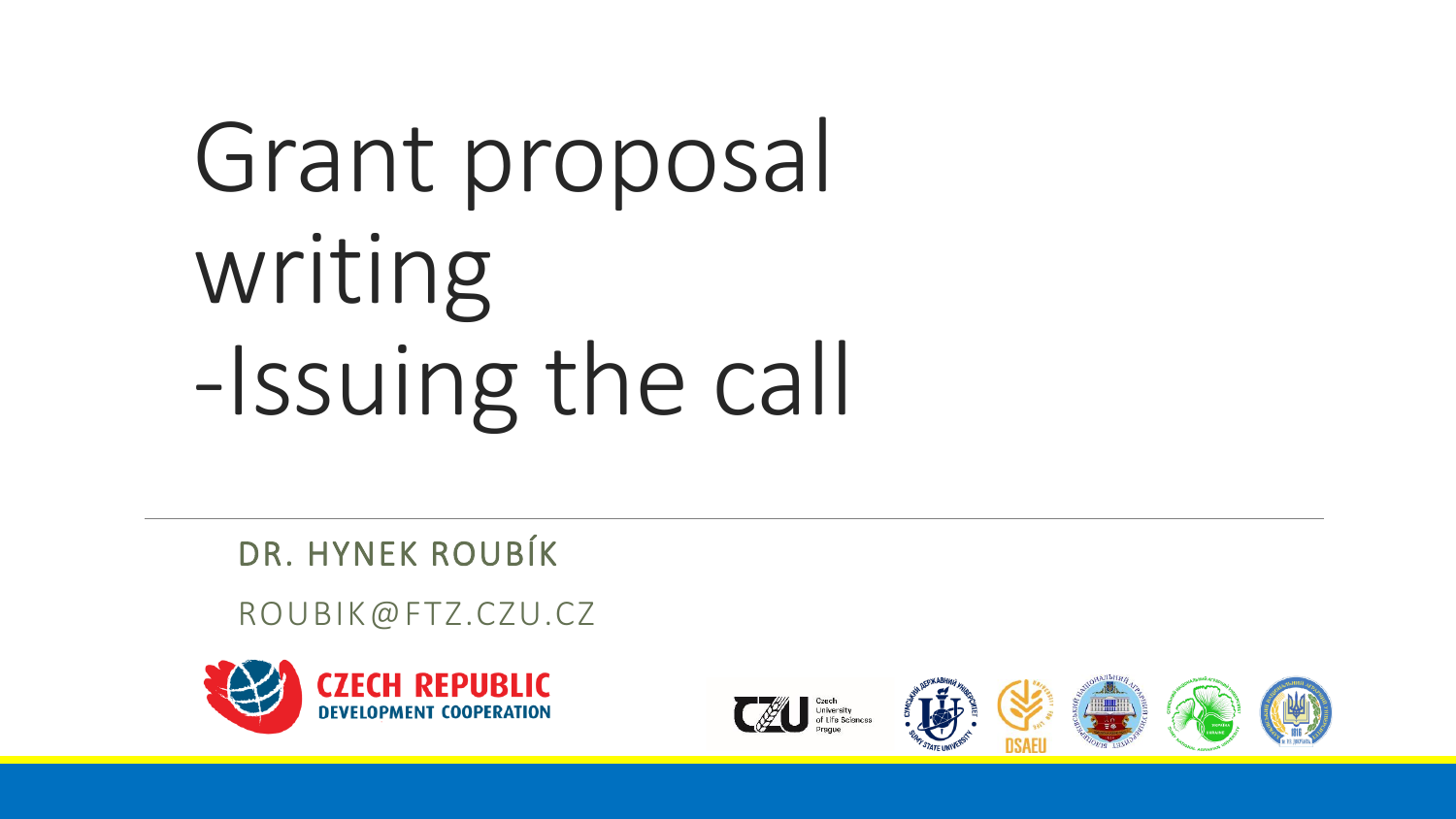### Today, the call for CzDA grants will be issued!

/

# Mini-grant of size of **15 500 UAH**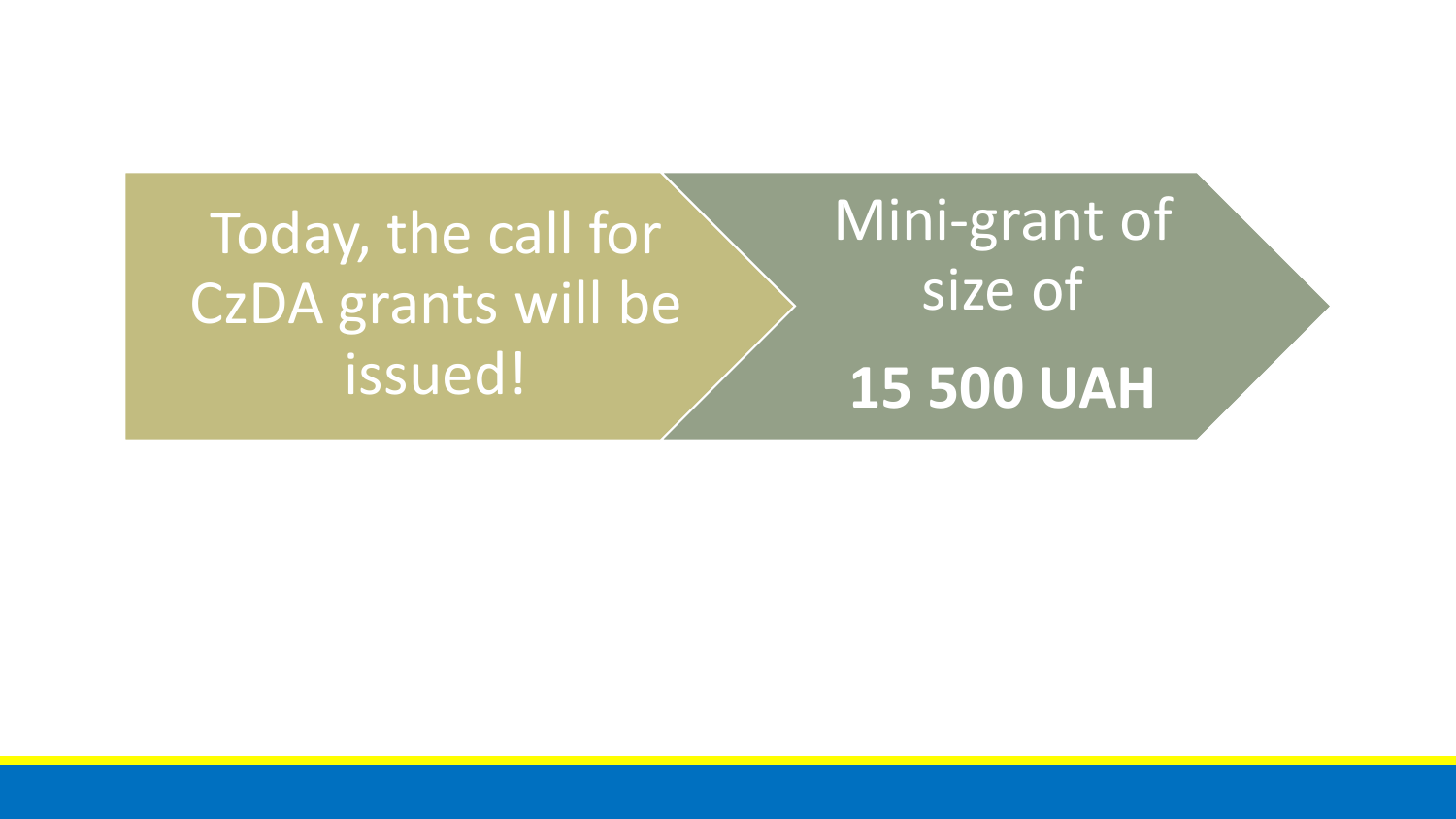### Call for application 2021

The project applications language is English.

The printed versions of the applications must be signed also by a coordinator of the applicant´s Uni as a person who guarantees the project implementation after the financing is granted.

The applications submitted after the deadline or the applications missing all formal requirements will not be considered as eligible for the competition.









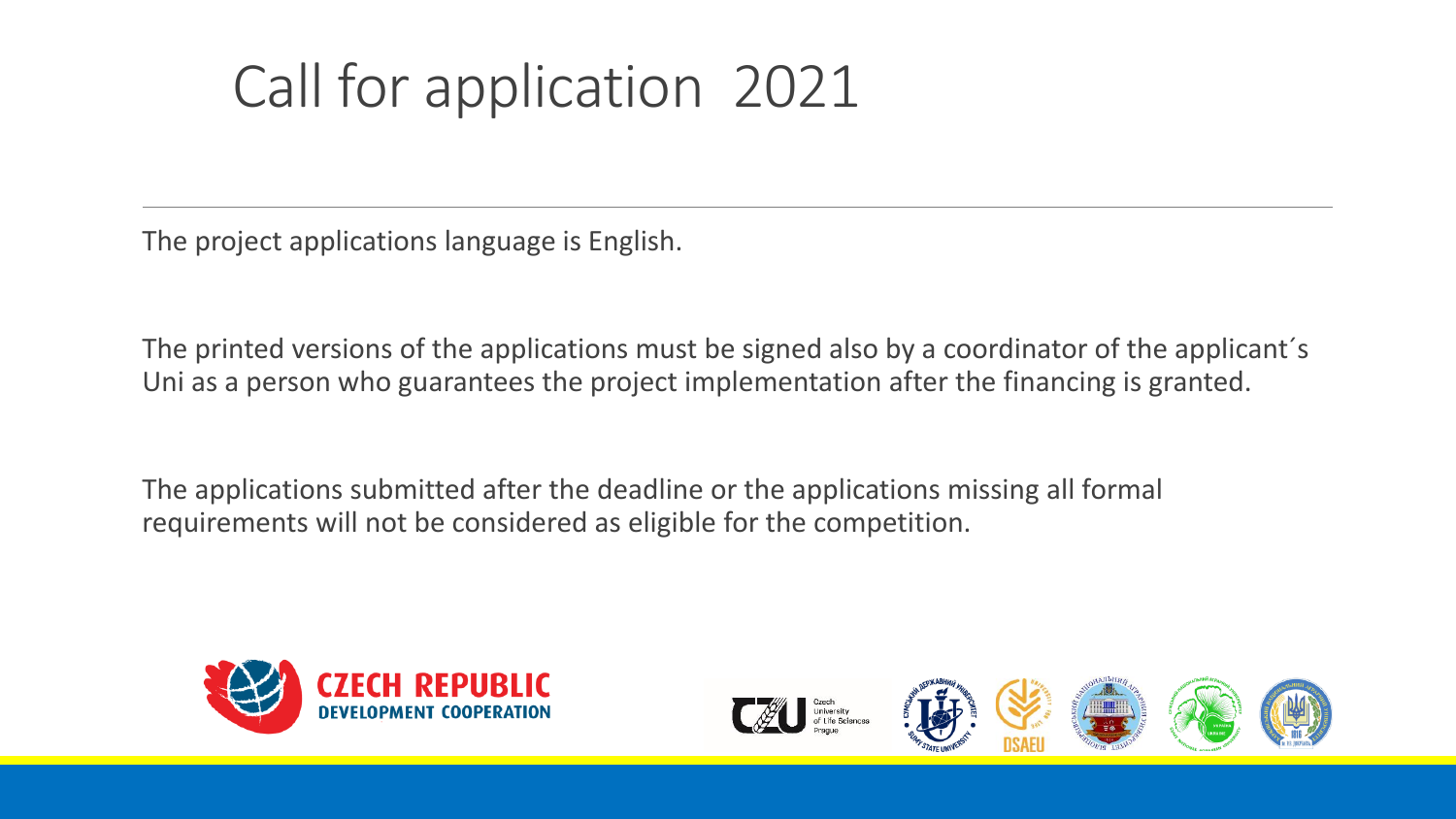There must be detailed calculation and justification of required and may include travel costs, accommodation and per-diem for students. Specify these items for each person in the team and per activity.

Each spending, should be provided with the proving documentation, e.g. receipts, tickets, boarding passes, etc.









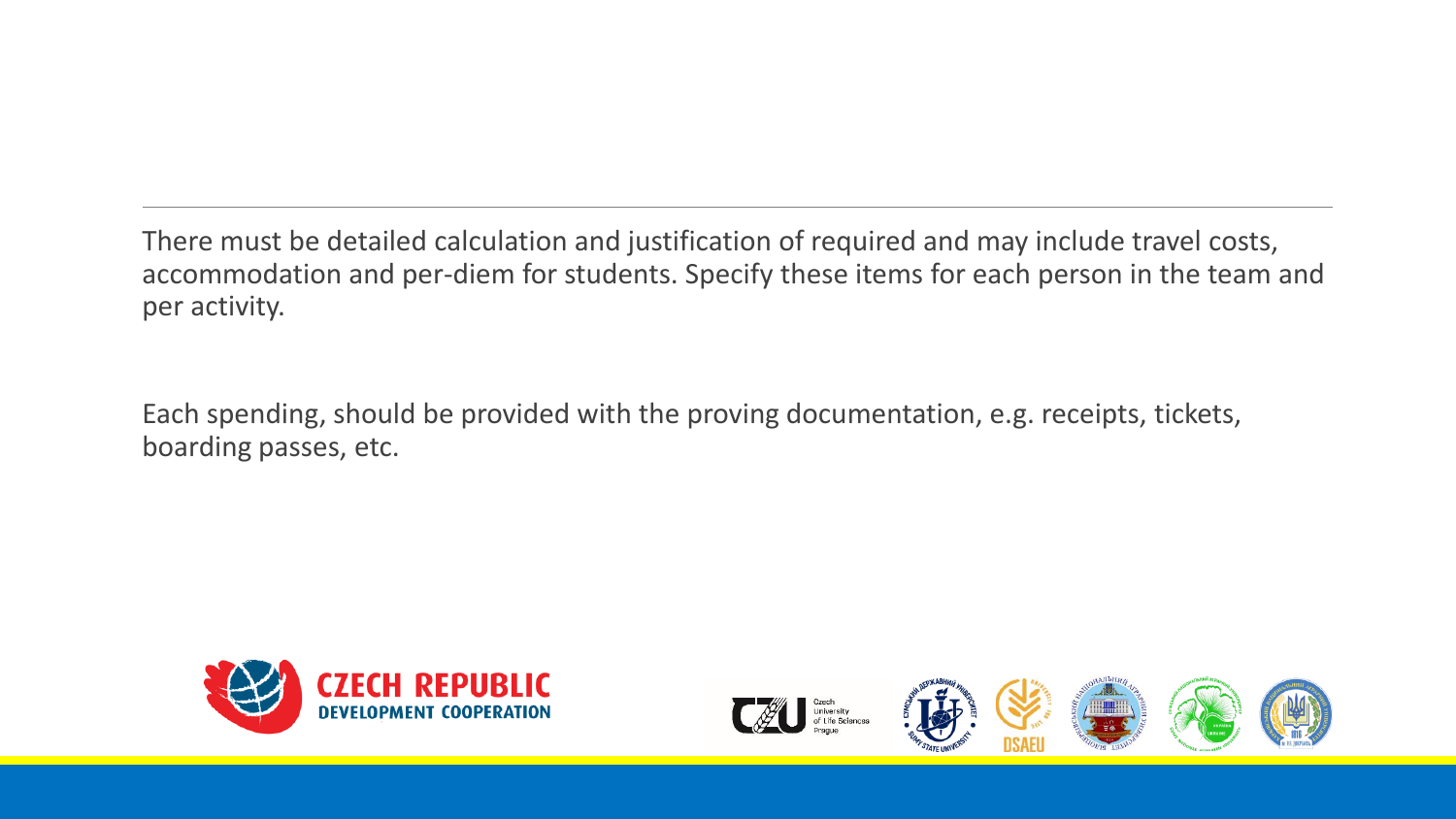## Important

**The deadline for submitting the application (project proposals) in electronic versions is:**

◦ **25.10.2021 till 23:59 (CET) - electronic version to the email:**

**[marekjelinek@ftz.czu.cz](mailto:marekjelinek@ftz.czu.cz)**

**Announcement will be till 31.10.2020**











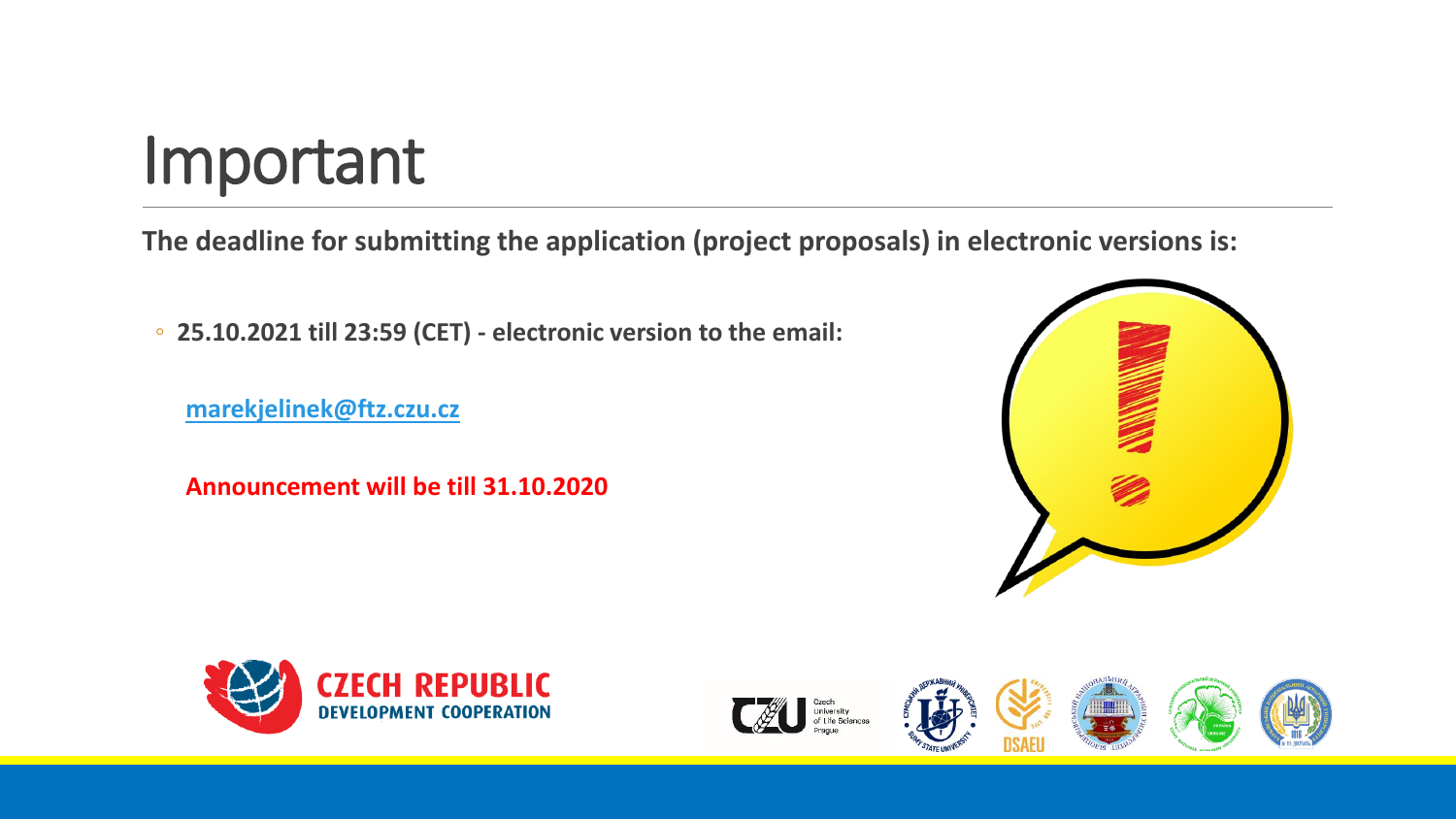## How should it look like?









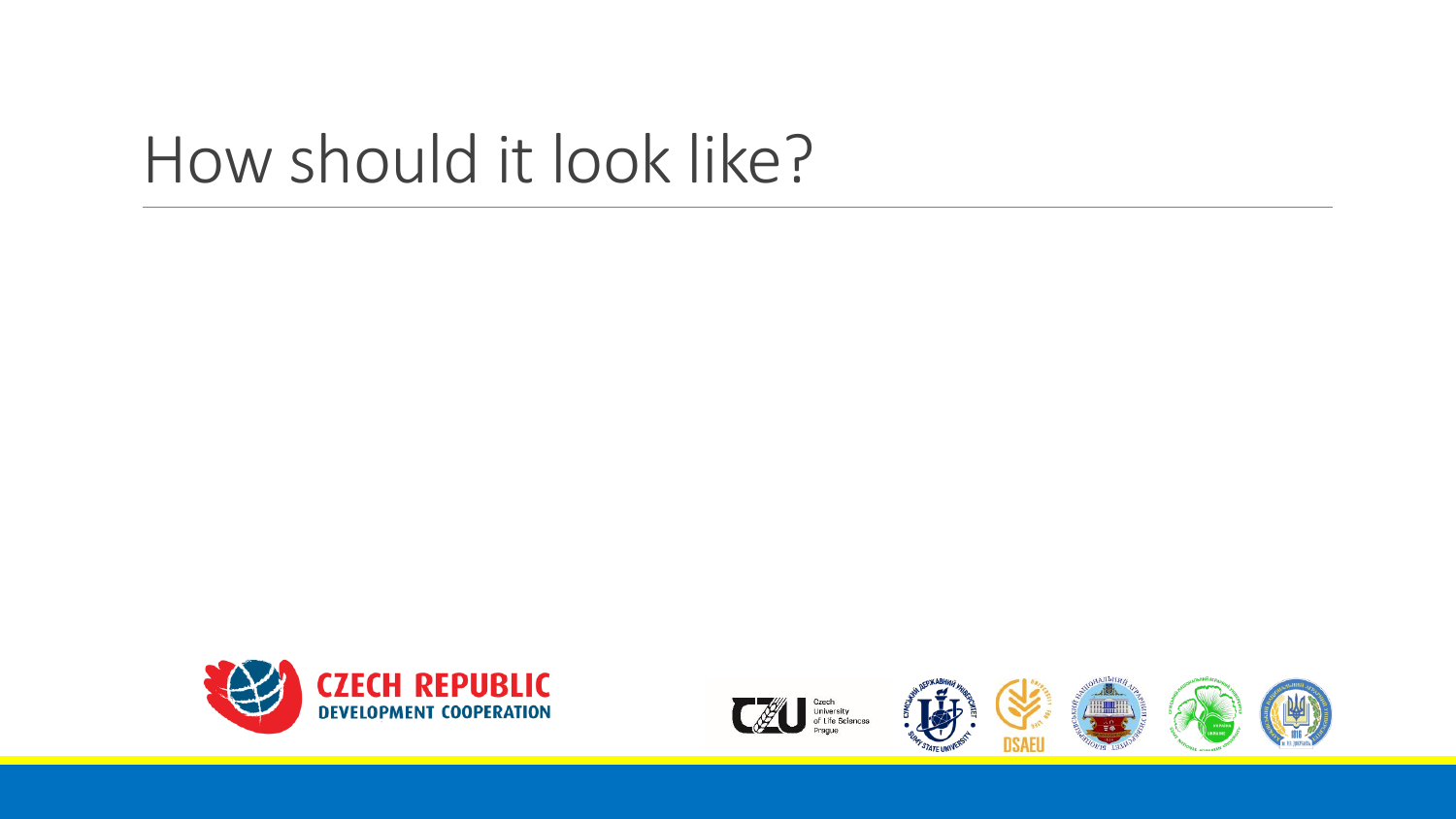# How should it look like?

The applications must include the following **sections:**

Title page in a prescribed form

A concept note (general short information about the project, max 1500 symbols, in English and Ukrainian versions)

Detailed project description

Budget: justified finances required for the project.









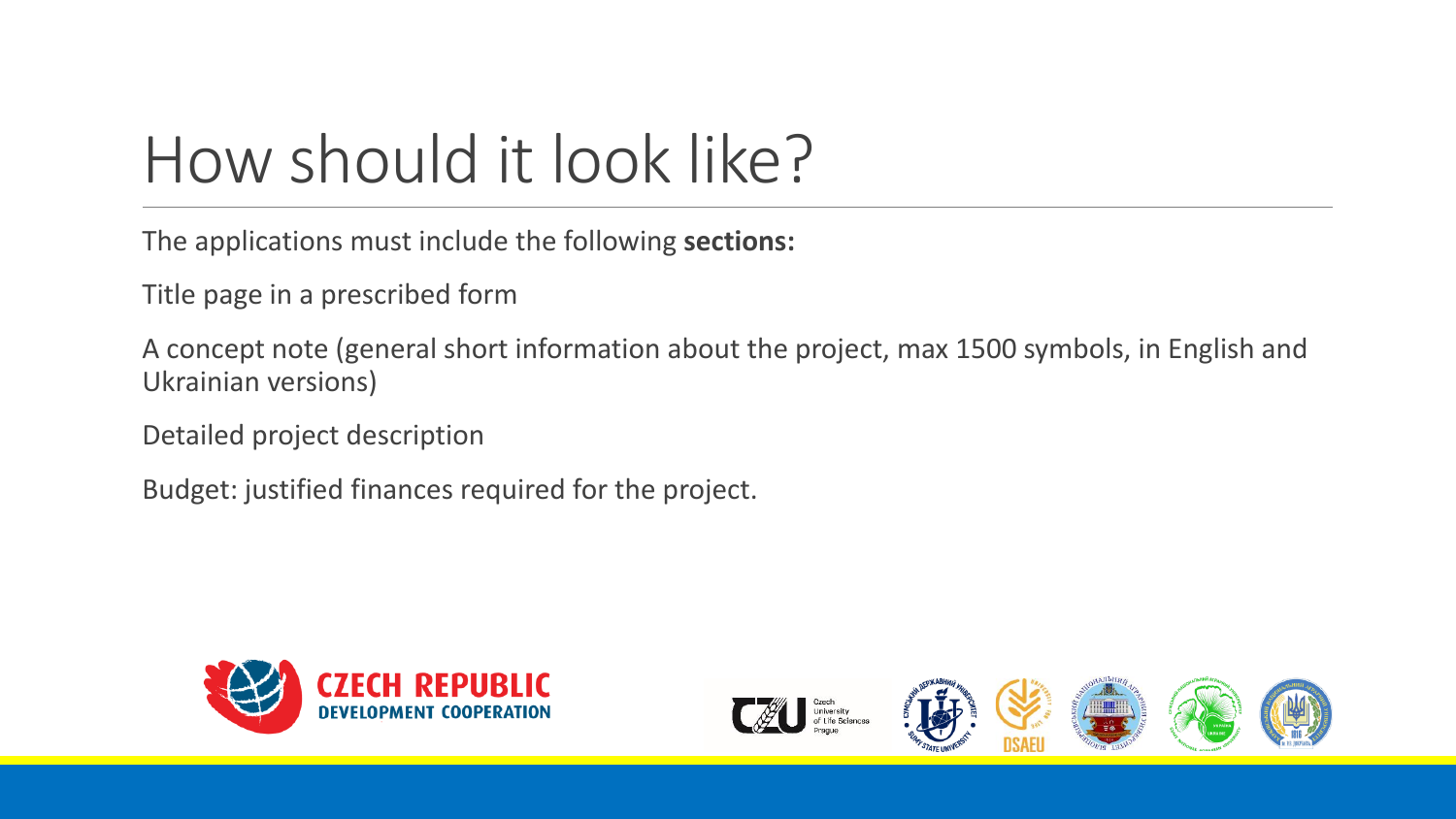# What will we asses?

The Committee will use the **following assessment (evaluation) criteria for the applications:**

- Project impact value
- uniqueness of the problem tackled and the project proposal itself
- if the goals/planned outcomes of the project are realistic
- approach to the problem solution
- Implications towards cooperation with Czech University of Life Sciences Prague
- Cooperation among UA universities (SSU, DSAEU, BTNAU, SNAU, KNAU)
- adequacy of financial costs requested
- planned project outcomes









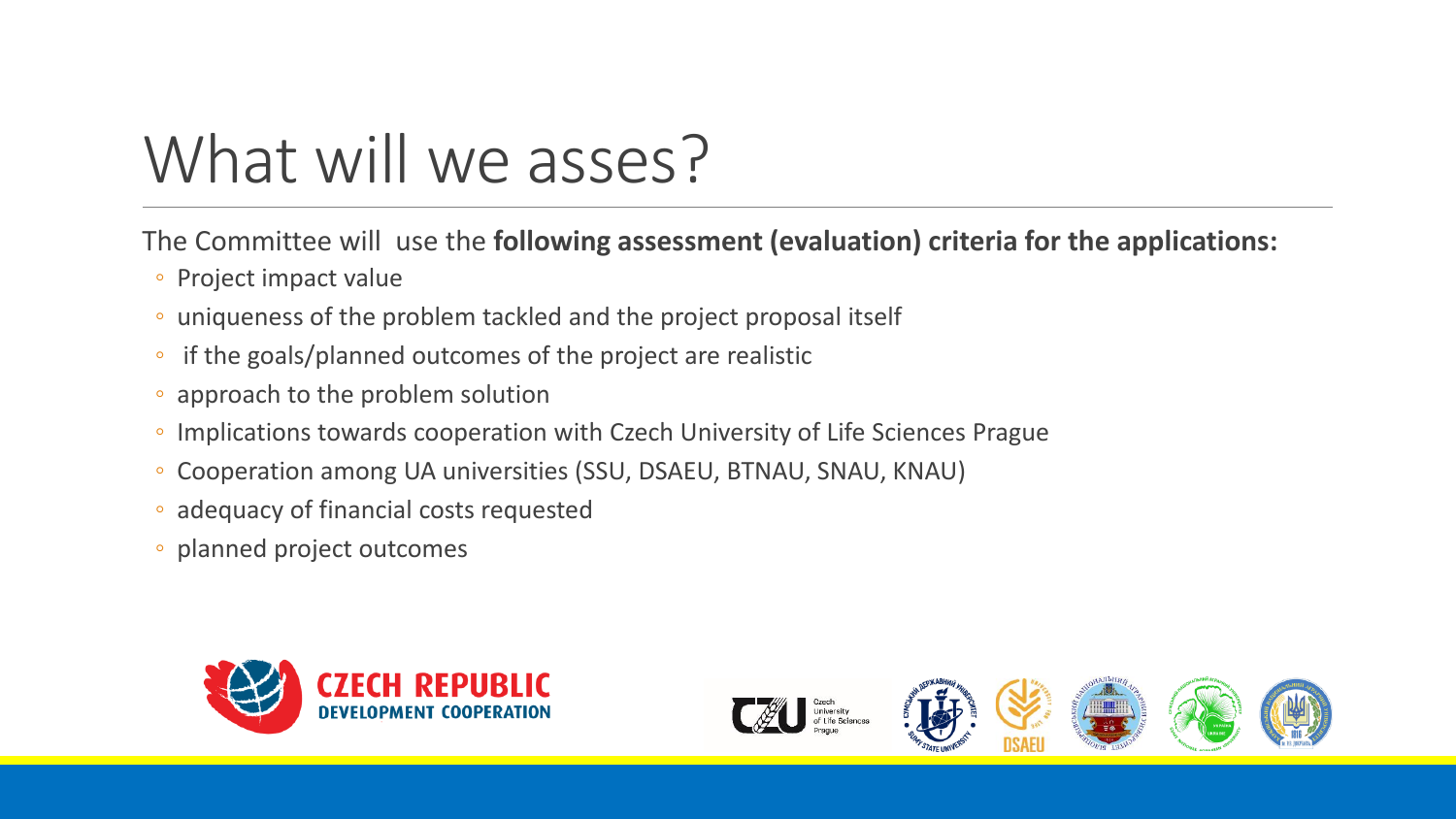#### **Preference criteria for assessing the project (grant applications) are set as follows\*:**

- The requested grant must be inferior or equal to **15,500 UAH**.
- At least cooperation of 2 universities will be ensured
- \*









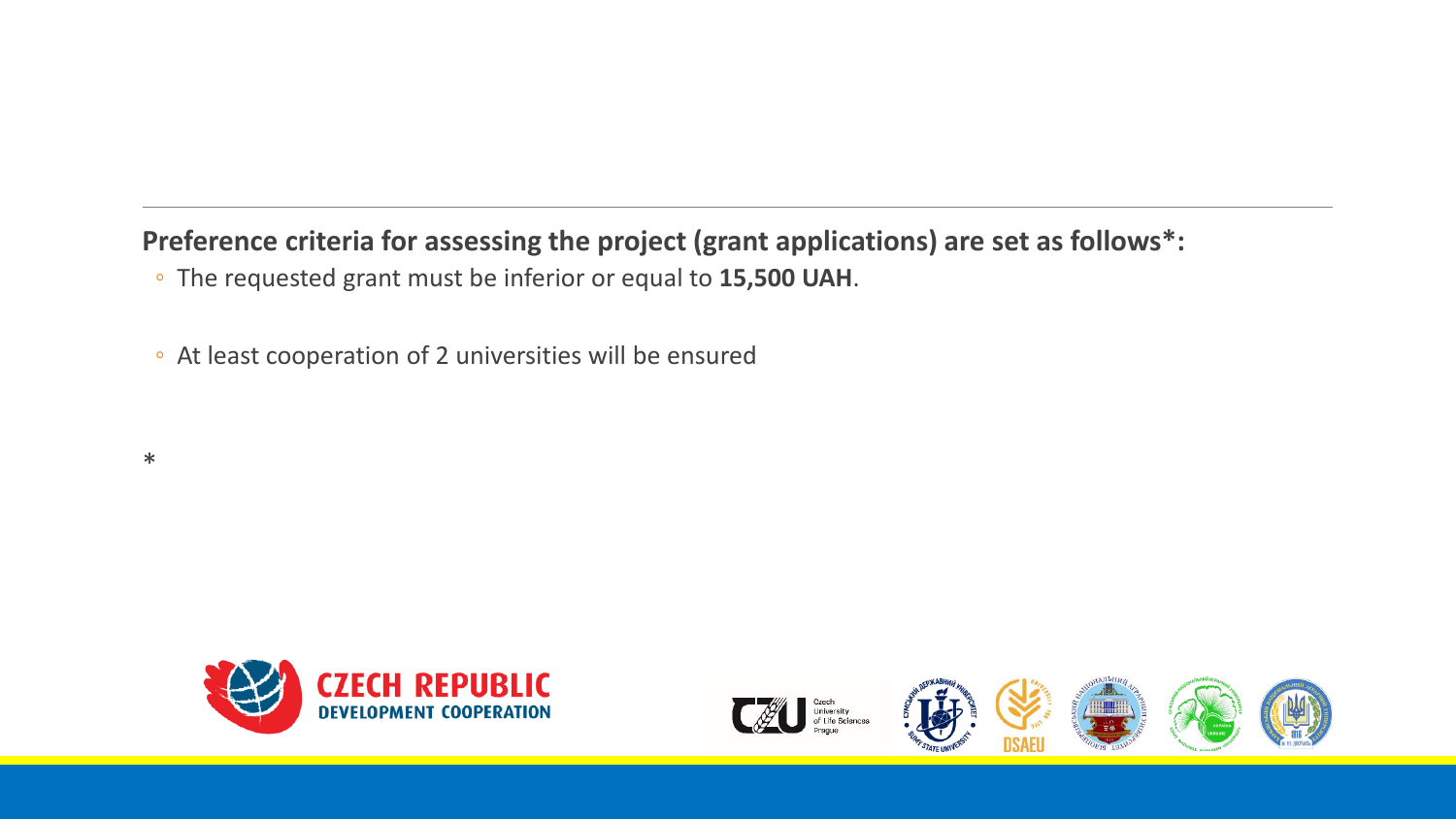The grant applications will be reviewed and evaluated by the Committee.

Information about the results of the review and the list of projects approved for financing **will be announced in the 31.10.2020.**









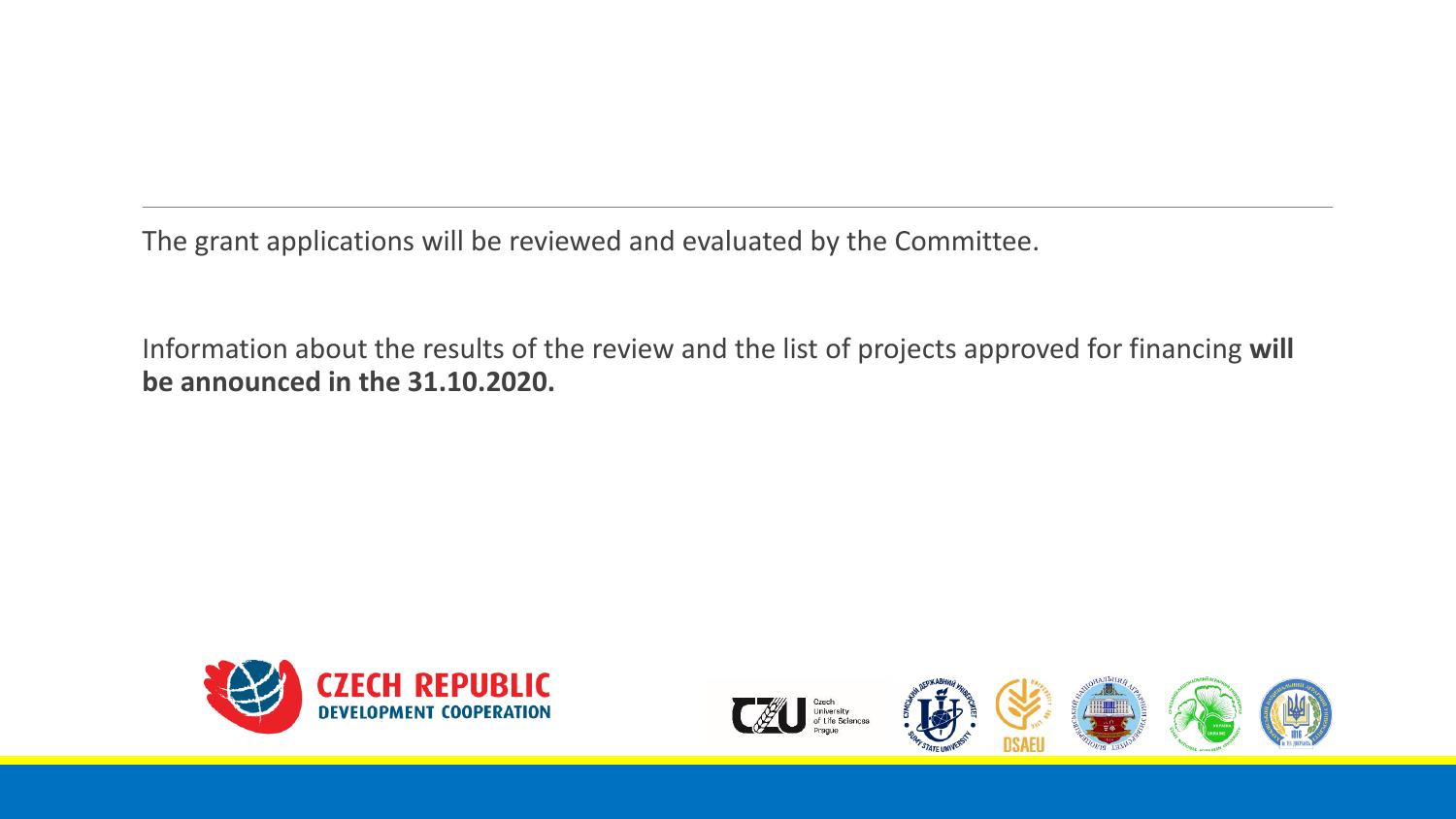

Prescribed form of a title page.









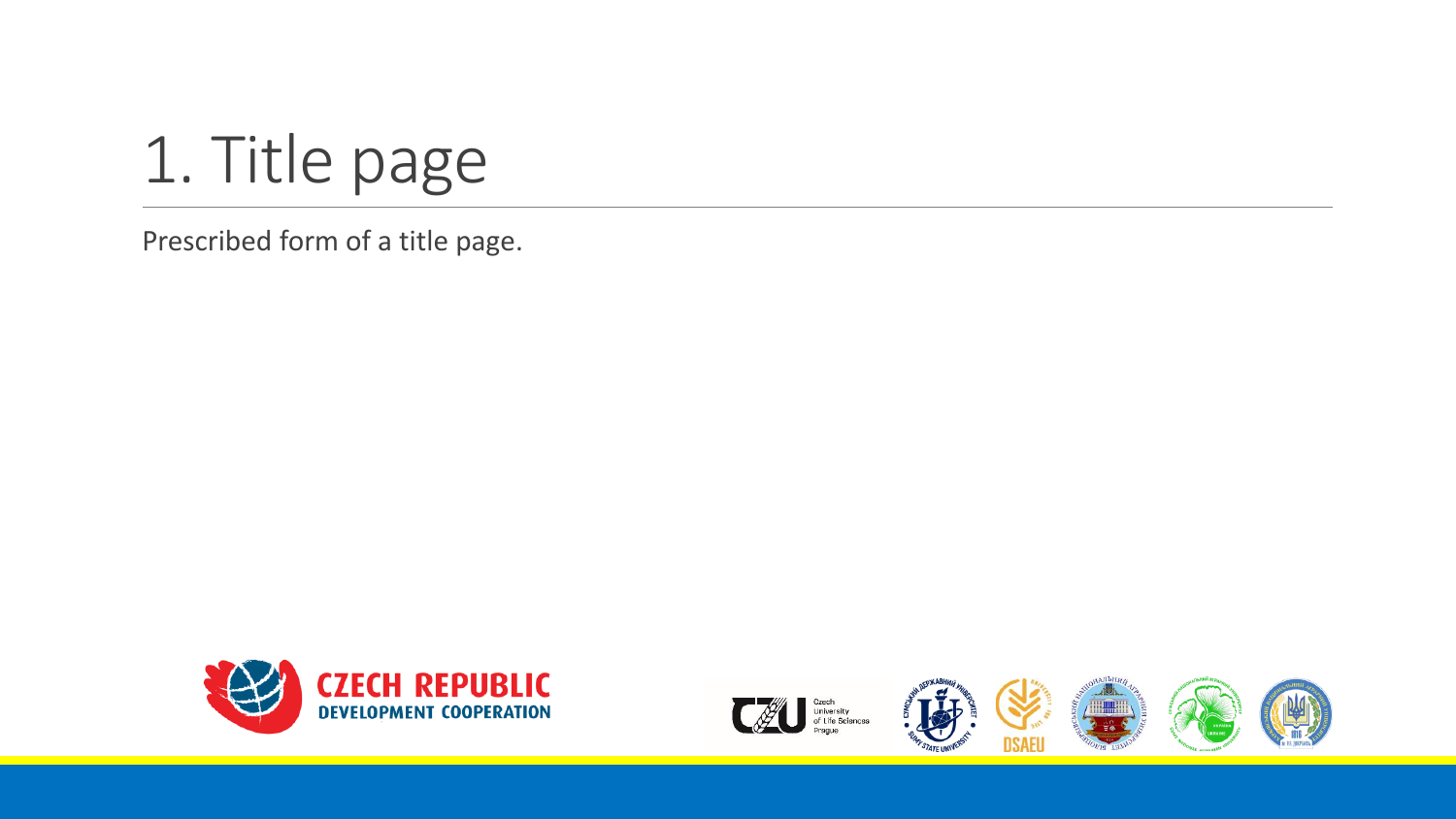### 2. General information about the project (in English)











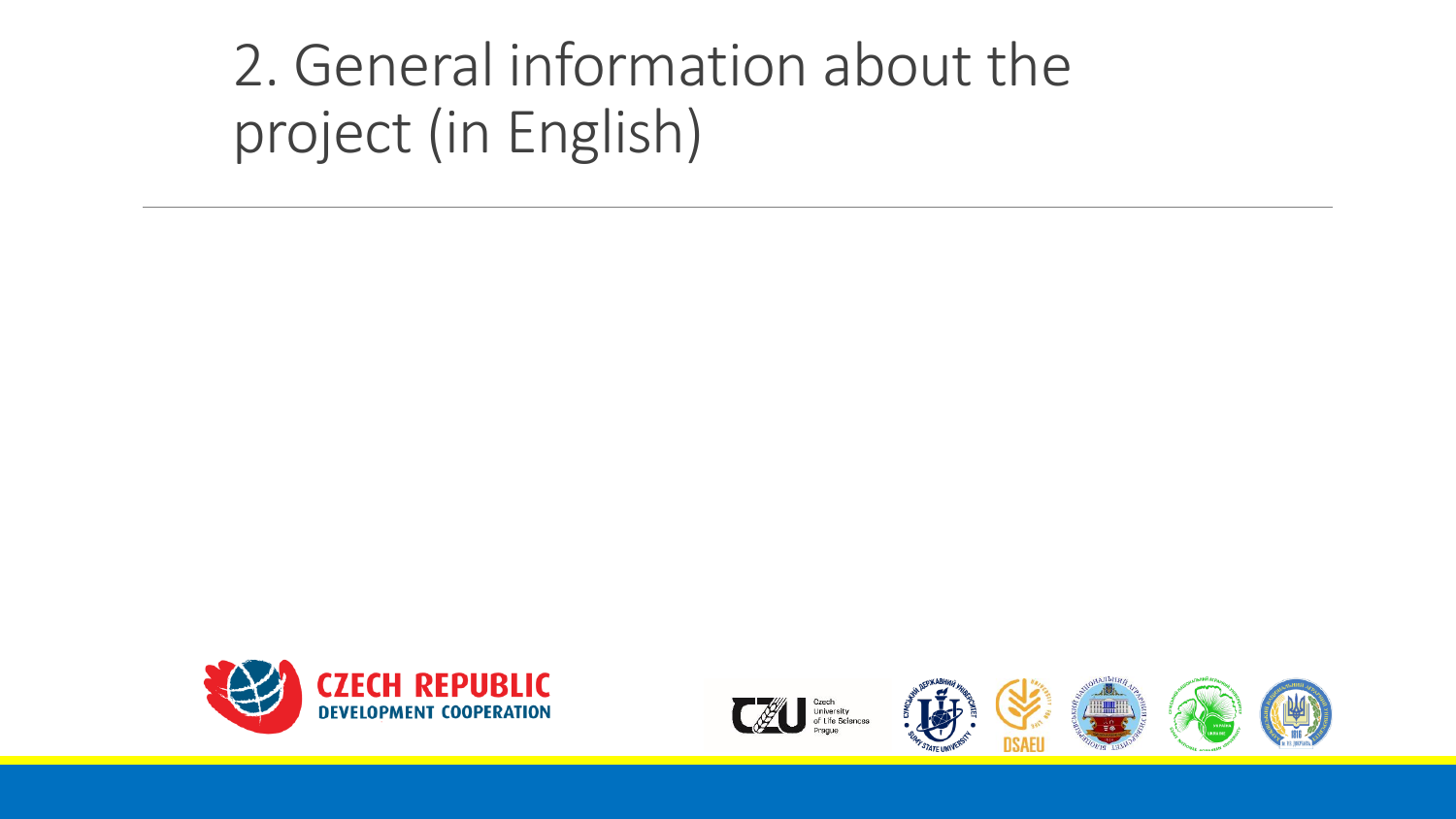# General information about the project (in English)

#### **Project title**

◦ Project title is the text item containing maximum 200 characters. It can contain both letters and numbers or special characters. The title starts with capital letter and is not ended by dot (.). Do not use abbreviations in the title.

#### **Key words**

◦ Indicate maximum six key words which are separated by semicolon (;). Key word might be composed of more words. Do not use abbreviations as key words









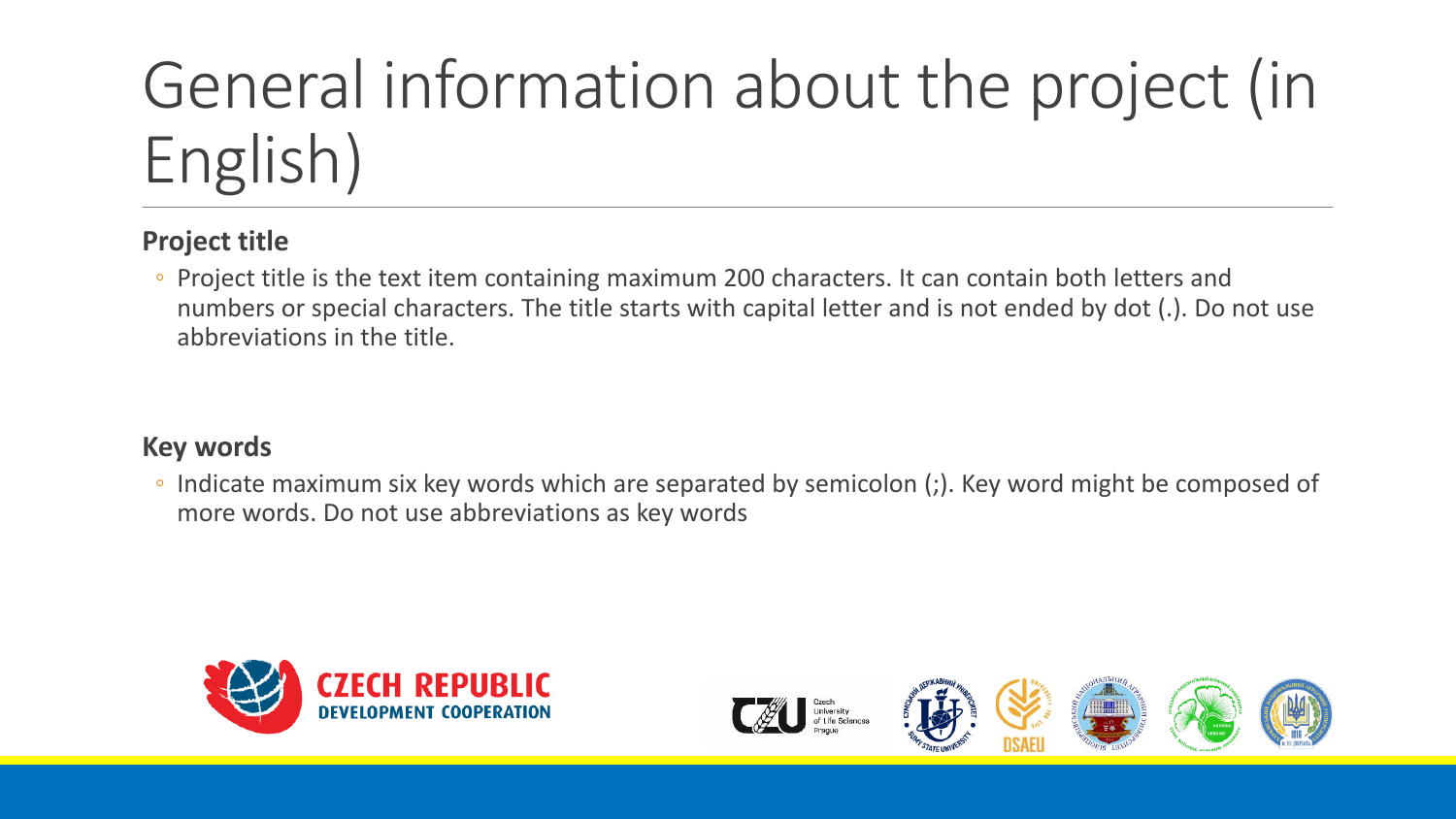#### **Project aim**

◦ What kind of a problem you want to solve via the offered project.

#### **Target group**

◦ Those parties you are addressing as the beneficiaries of your project. Their main characteristics. Why you decided to solve their particular problem.









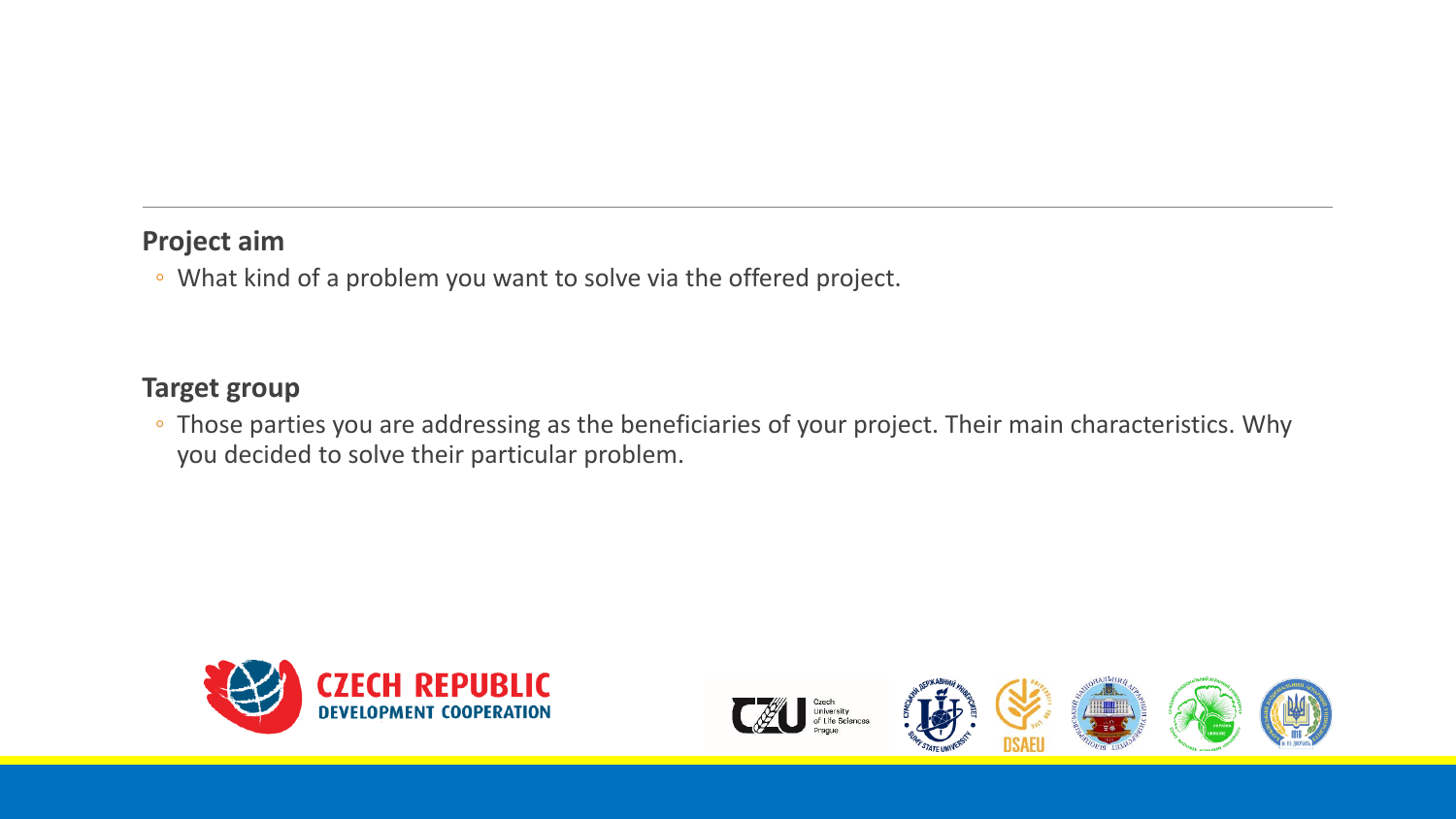#### **Summary of the project proposal**

- Summary is the text item about the maximal size of 1000 characters. It might contain both letters or numbers or other special characters. The summary should reflect the nature of the project.
- It should briefly describe the topic, the problem, state the main objectives and outline of their solutions and project outcomes.

#### **Start, end of the project**

◦ Starting from November 2021



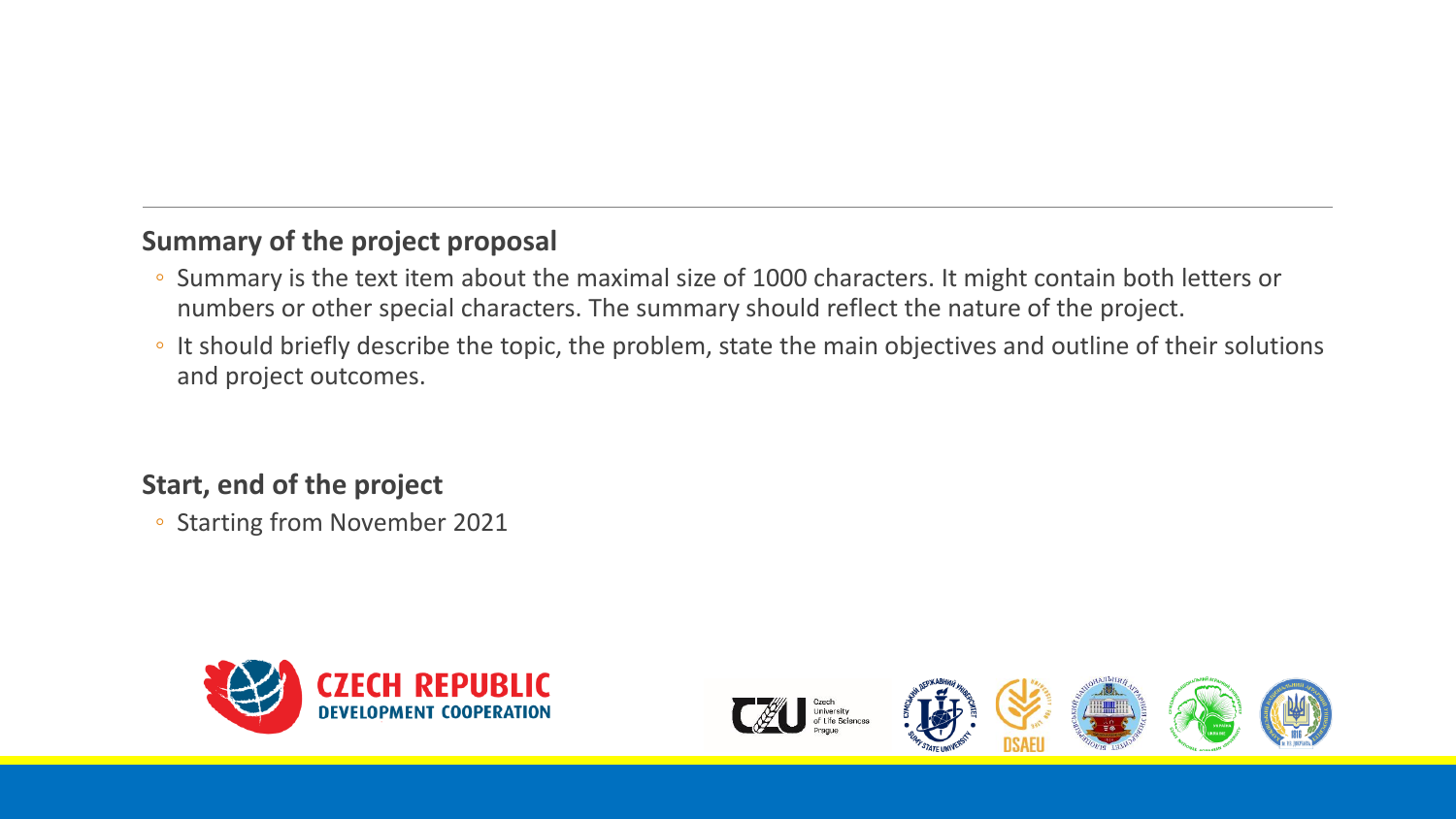## 3. Project description









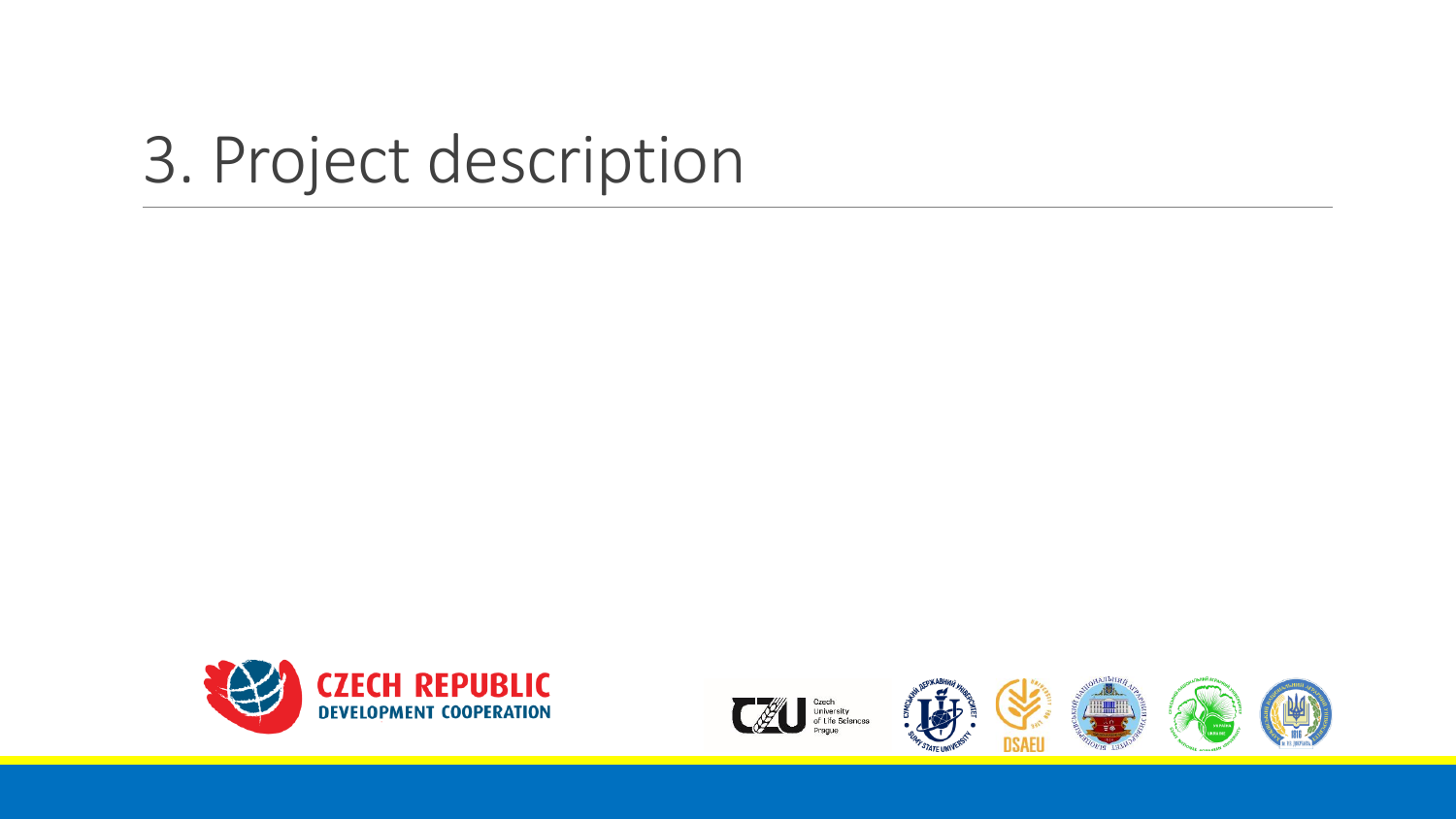#### **The overview of the state-of-art**

- Briefly describe the importance of the topic.
- Overview of the problem to be tackled within the project.
- A brief review of the state-of-the-art at other universities/countries in this regard









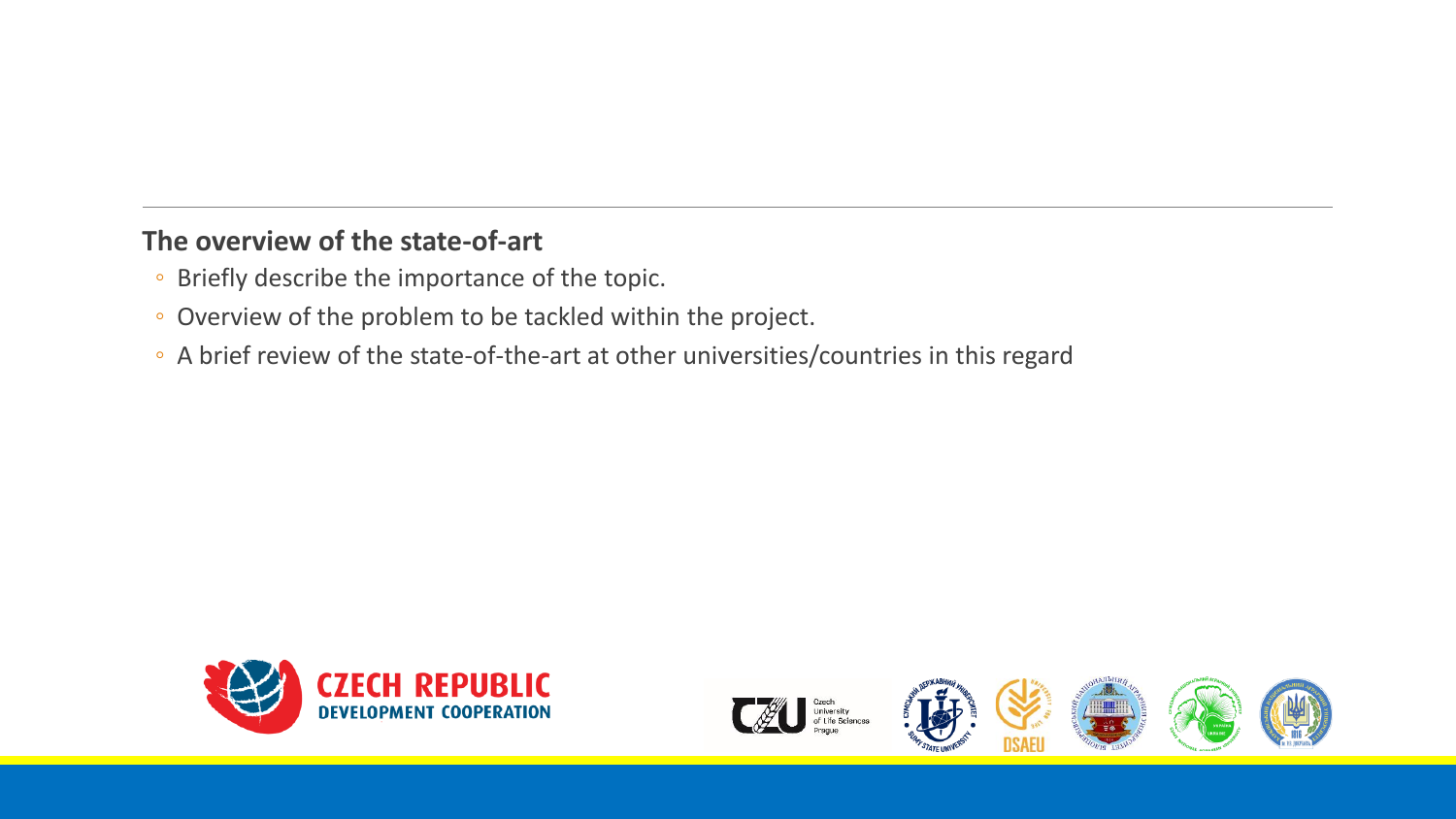#### **Objectives of the project**

- The main objective of the project (What would you like to achieve?)
- Main milestones of the project









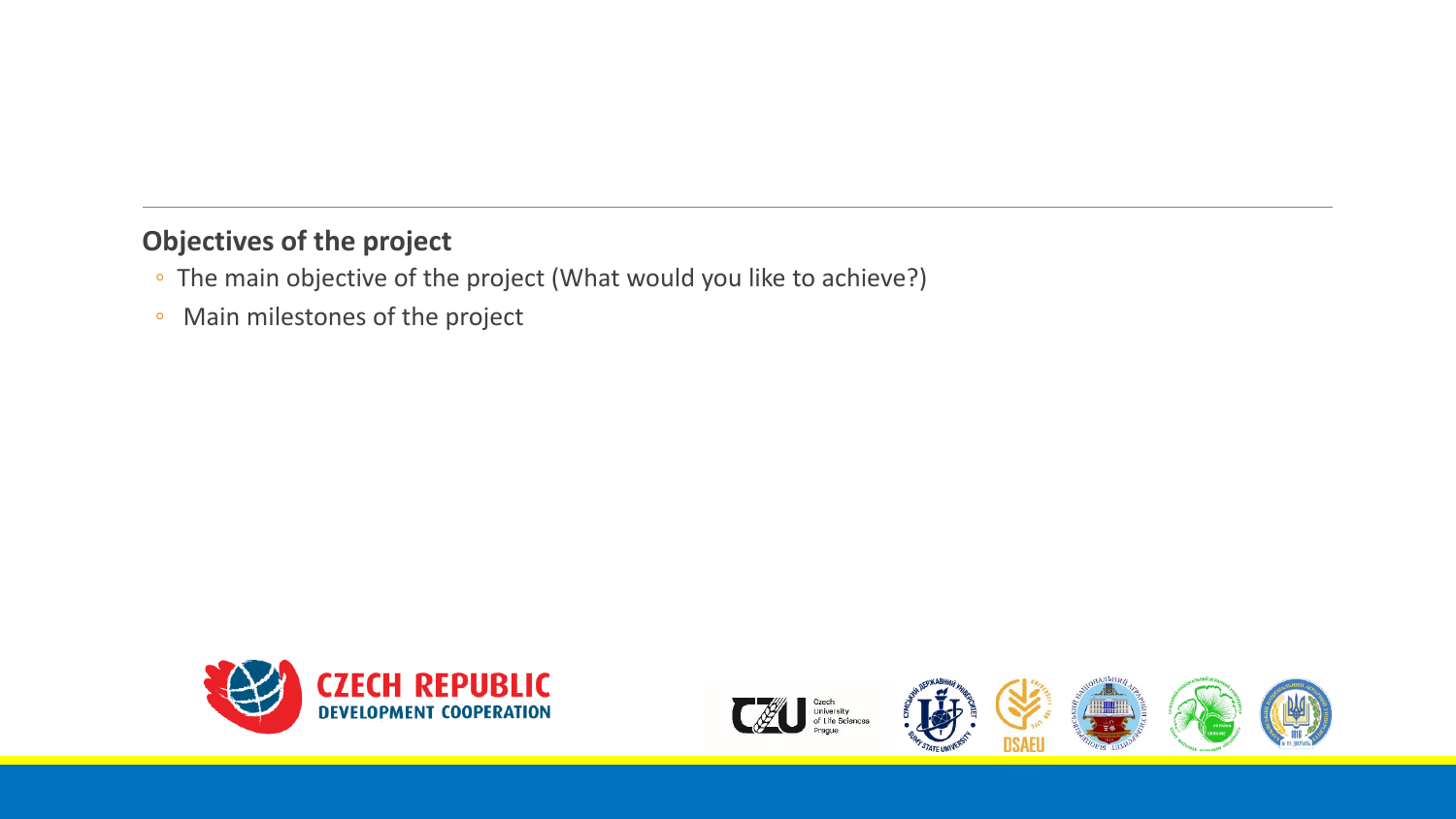#### **Project timeline**

◦ Briefly describe what, when, where and by whom will be done within the project scope.

#### **Methods used**

◦ The main steps in dealing with the topic, description of the methodology, description of the design of data collection, the justification of selected methods**.**









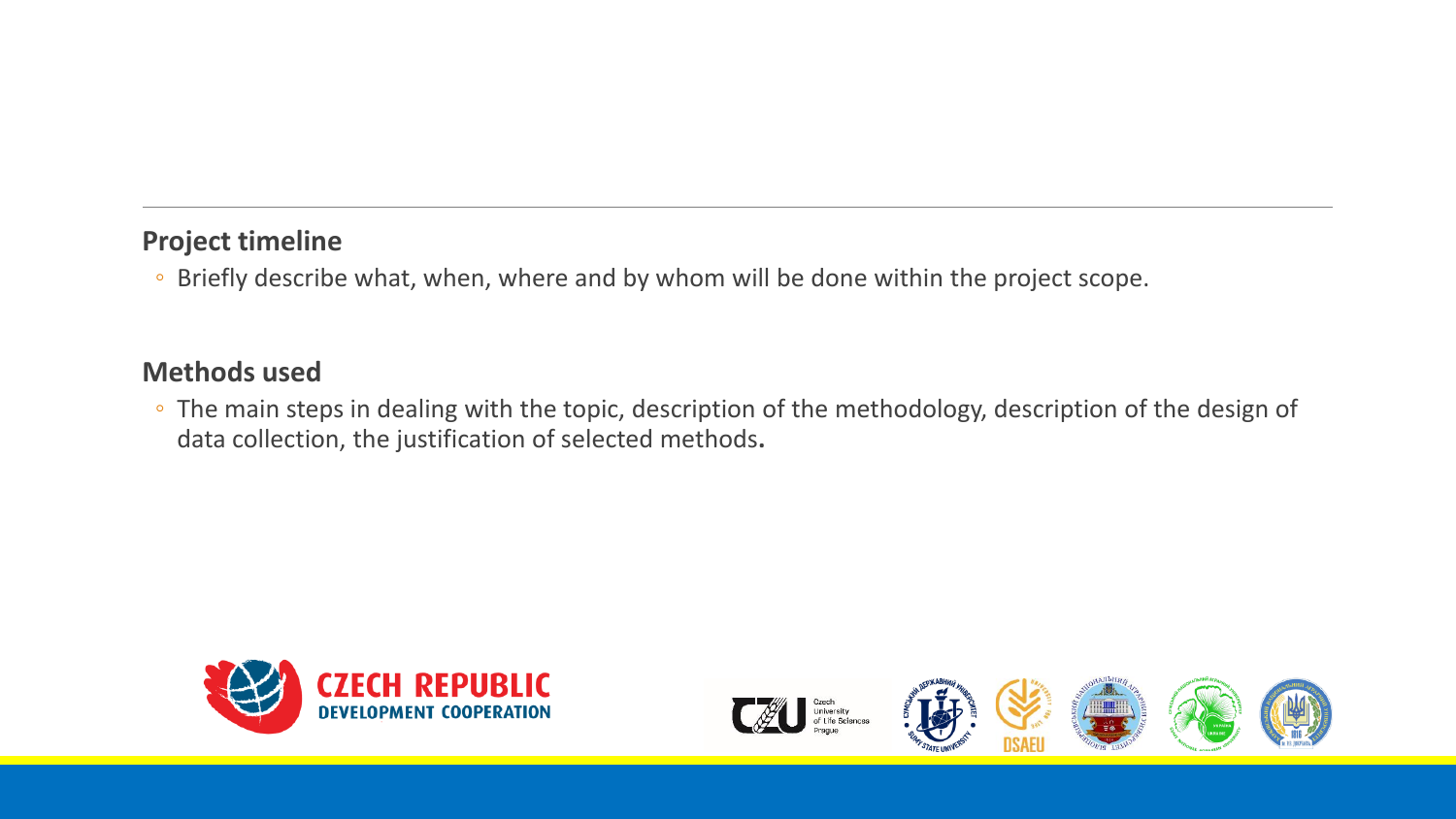**Project benefits (contribution of the project) and planned project outcomes**









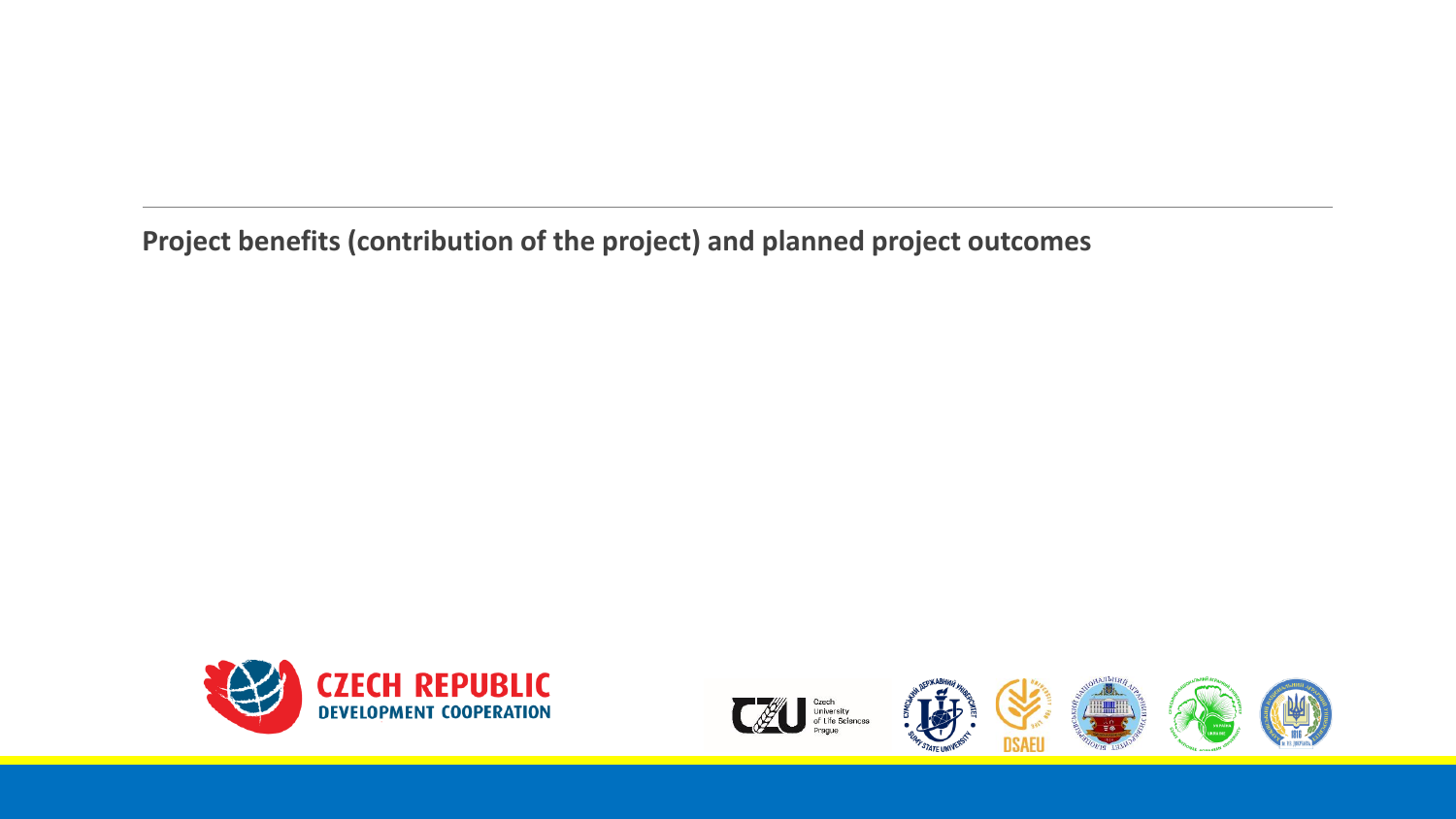#### **Continuity of the project to other projects/project sustainability**

- Is this activity is expected to be a part of a comprehensive project/strategy?
- Is it assumed to involve a wider team? Is it anticipated to collaborate with other institutions or experts (International cooperation)?









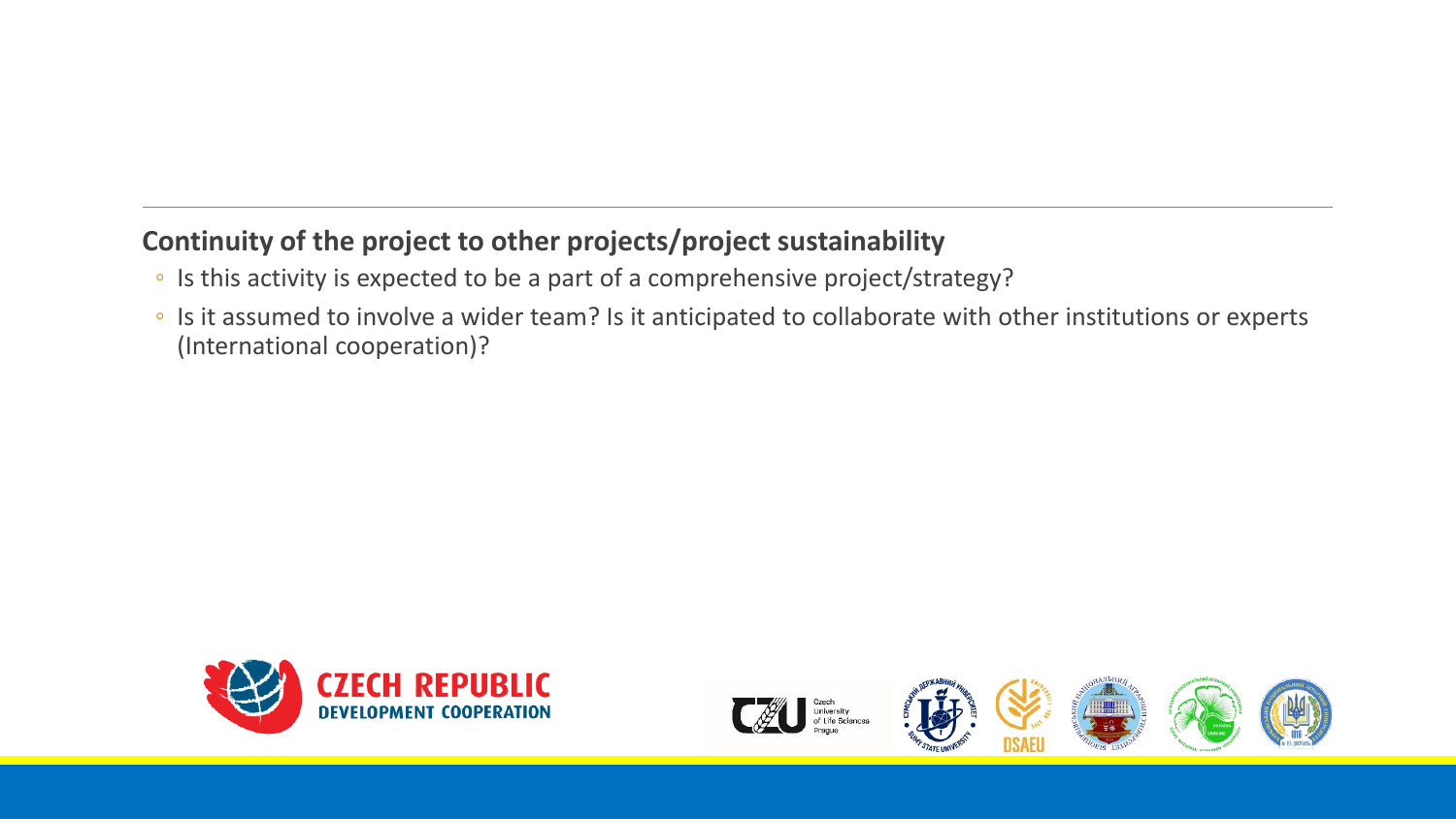#### **The project team**

- The members of the research team have to be specified according to his/her position in the team (**main coordinator, co-implementer**) and his/her relation (**affiliation**) to KNAU/DNAEU (bachelor, master or PhD. student, staff).
- Short CVs of all the team members should NOT be attached as annexes, but written in the project team chapter









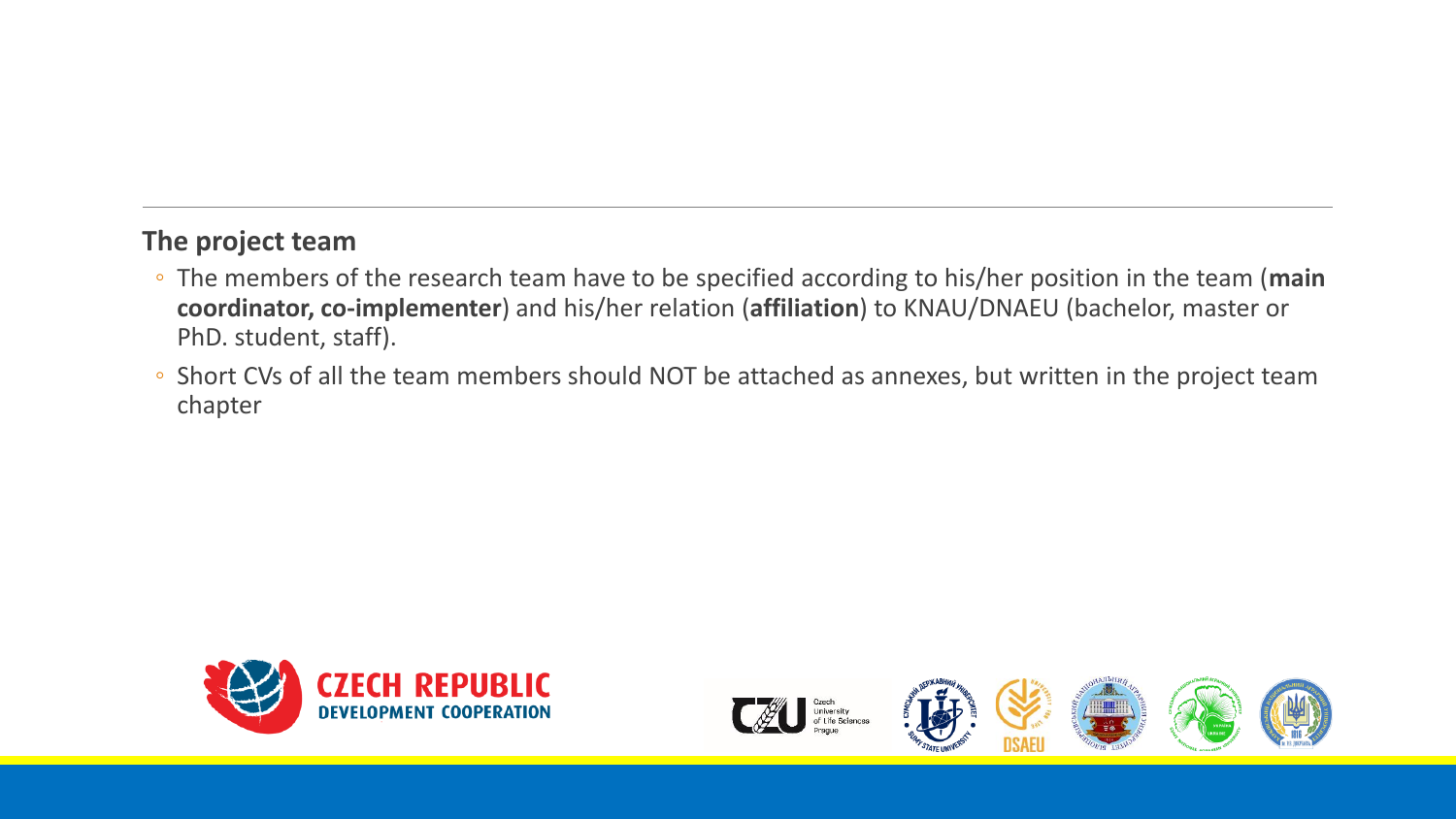NOTE:

- "Main coordinator" –is a person which coordinates the implementation of the project and its budget spending and s/he is responsible for the project implementation. One project can be led only by one project coordinator.
- "Co-researcher" is the person which participates in the project implementation.









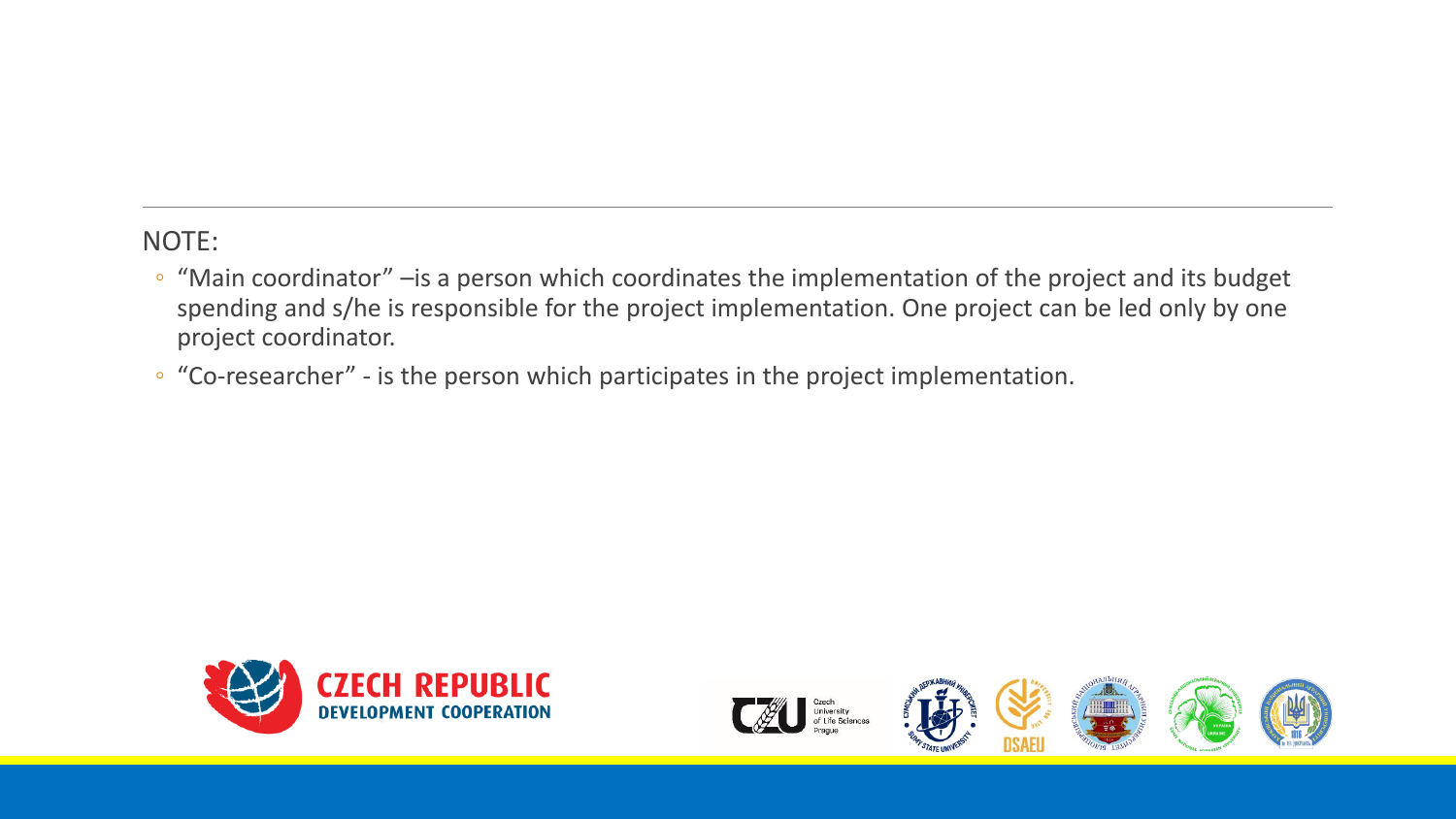# 4. Budget

There must be detailed calculation and justification of required finances broken down according to the project team's activities

May include travel costs, accommodation and per-diem. Specify these items for each person in research team and per activity.

Each spending, should be provided with the proving documentation, e.g. receipts, tickets, boarding passes, etc. at the end of the project.









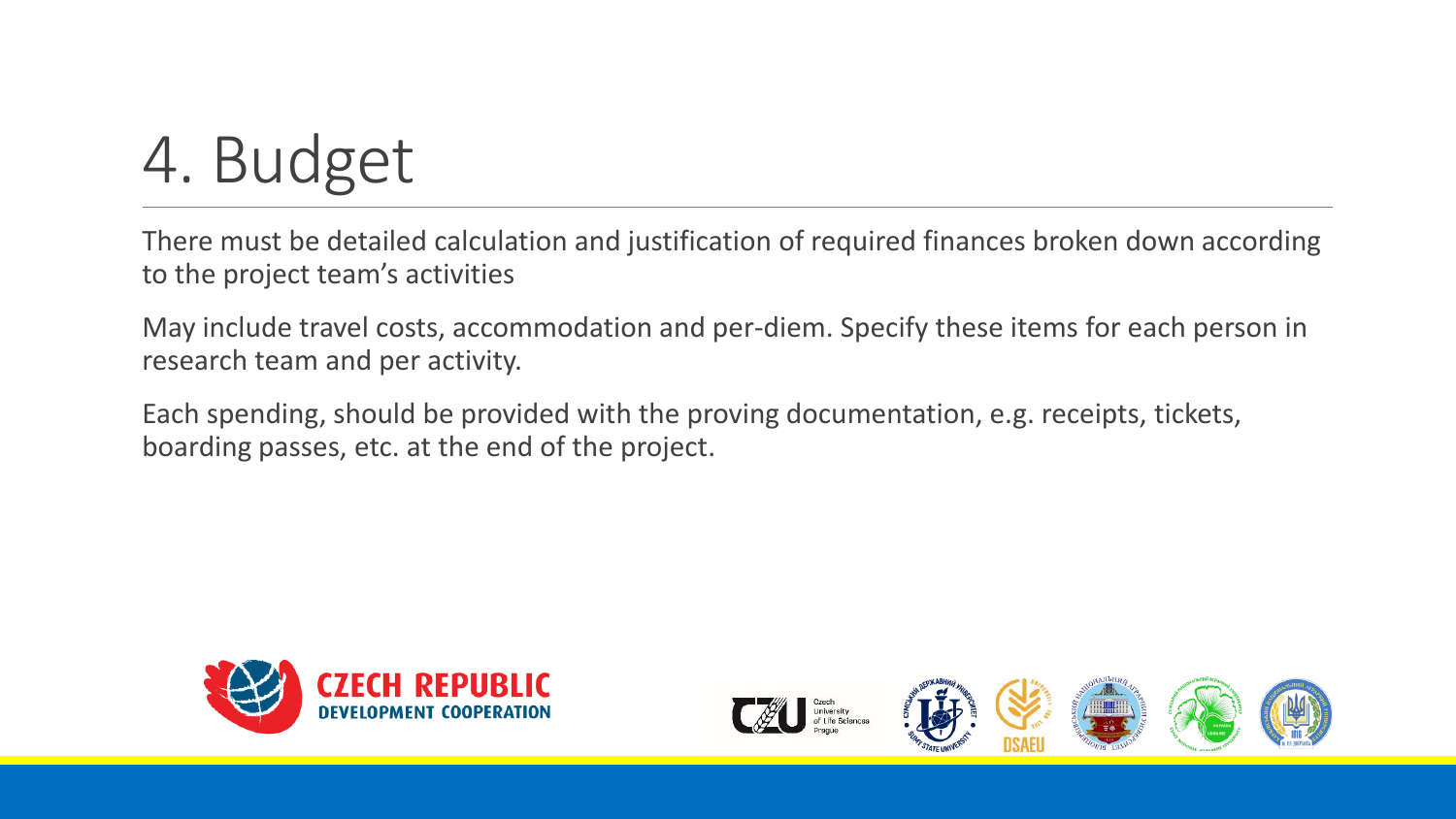NOTE:

Maximal size of the Project description is 5 pages (Times New Roman, font size 12, space 1/single/) including tables, graphs and pictures or photos)/